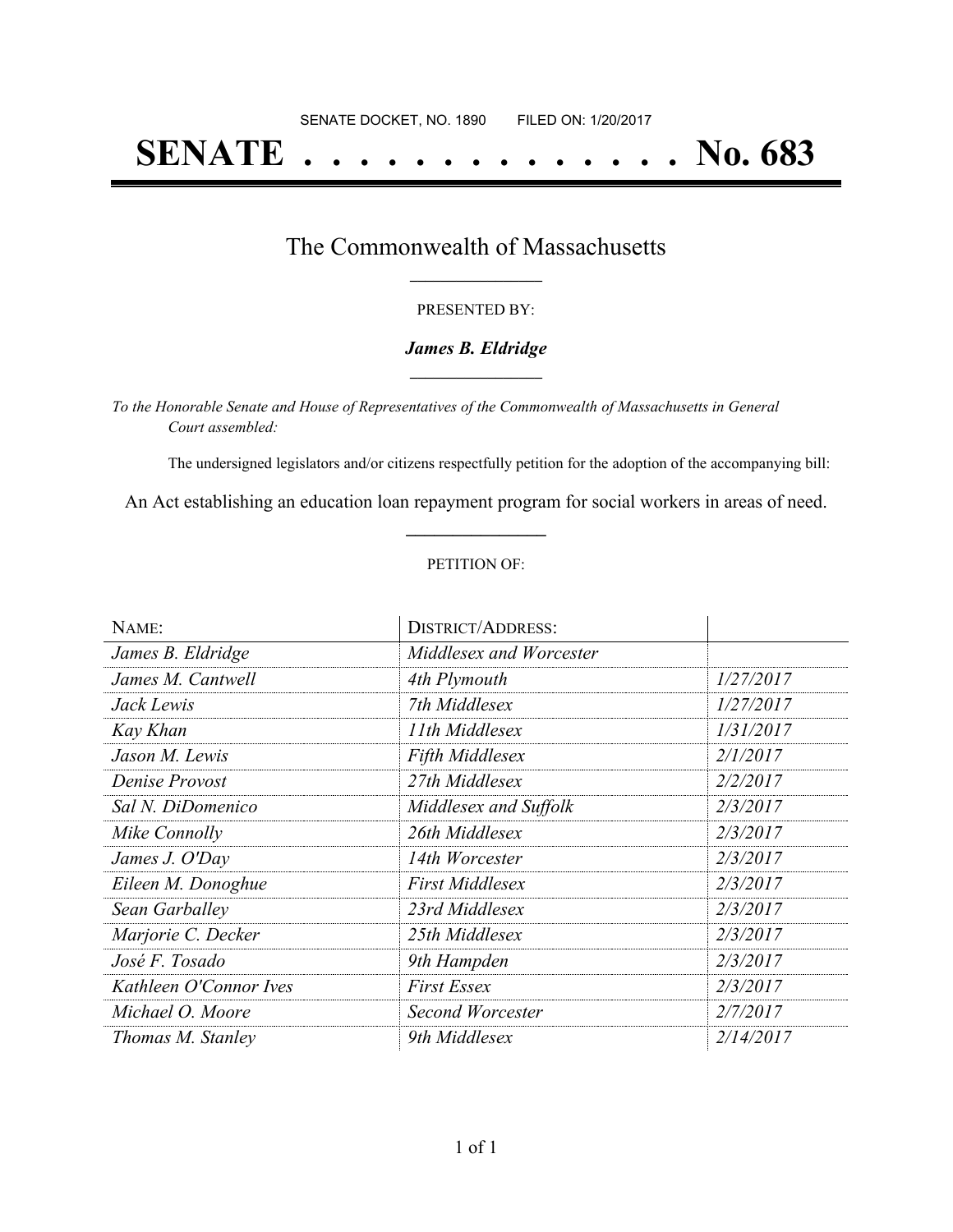## SENATE DOCKET, NO. 1890 FILED ON: 1/20/2017 **SENATE . . . . . . . . . . . . . . No. 683**

By Mr. Eldridge, a petition (accompanied by bill, Senate, No. 683) of James B. Eldridge, James M. Cantwell, Jack Lewis, Kay Khan and other members of the General Court for legislation to establish an education loan repayment program for social workers in areas of need. Higher Education.

## The Commonwealth of Massachusetts

**In the One Hundred and Ninetieth General Court (2017-2018) \_\_\_\_\_\_\_\_\_\_\_\_\_\_\_**

**\_\_\_\_\_\_\_\_\_\_\_\_\_\_\_**

An Act establishing an education loan repayment program for social workers in areas of need.

Be it enacted by the Senate and House of Representatives in General Court assembled, and by the authority *of the same, as follows:*

| $\mathbf{1}$   | SECTION 1. To provide for certain unanticipated obligations of the commonwealth, to                 |
|----------------|-----------------------------------------------------------------------------------------------------|
| 2              | provide for an alteration of purpose for current appropriations, and to meet certain requirements   |
| 3              | of law, the sum set forth in this section is hereby appropriated from the General Fund unless       |
| $\overline{4}$ | specifically designated otherwise in this section, for the several purposes and subject to the      |
| 5              | conditions specified in this section, and subject to the laws regulating the disbursement of public |
| 6              | funds for the fiscal year ending June 30, 2018. This sum shall be in addition to any amounts        |
| 7              | previously appropriated and made available for the purposes of this item.                           |
| 8              | XXXX XXXX For the Licensed Certified Social Worker Student Education Loan                           |
| 9              | Repayment                                                                                           |
| 10             | Pilot Program Trust Fund established in section 2 of this act. \$1,200,000                          |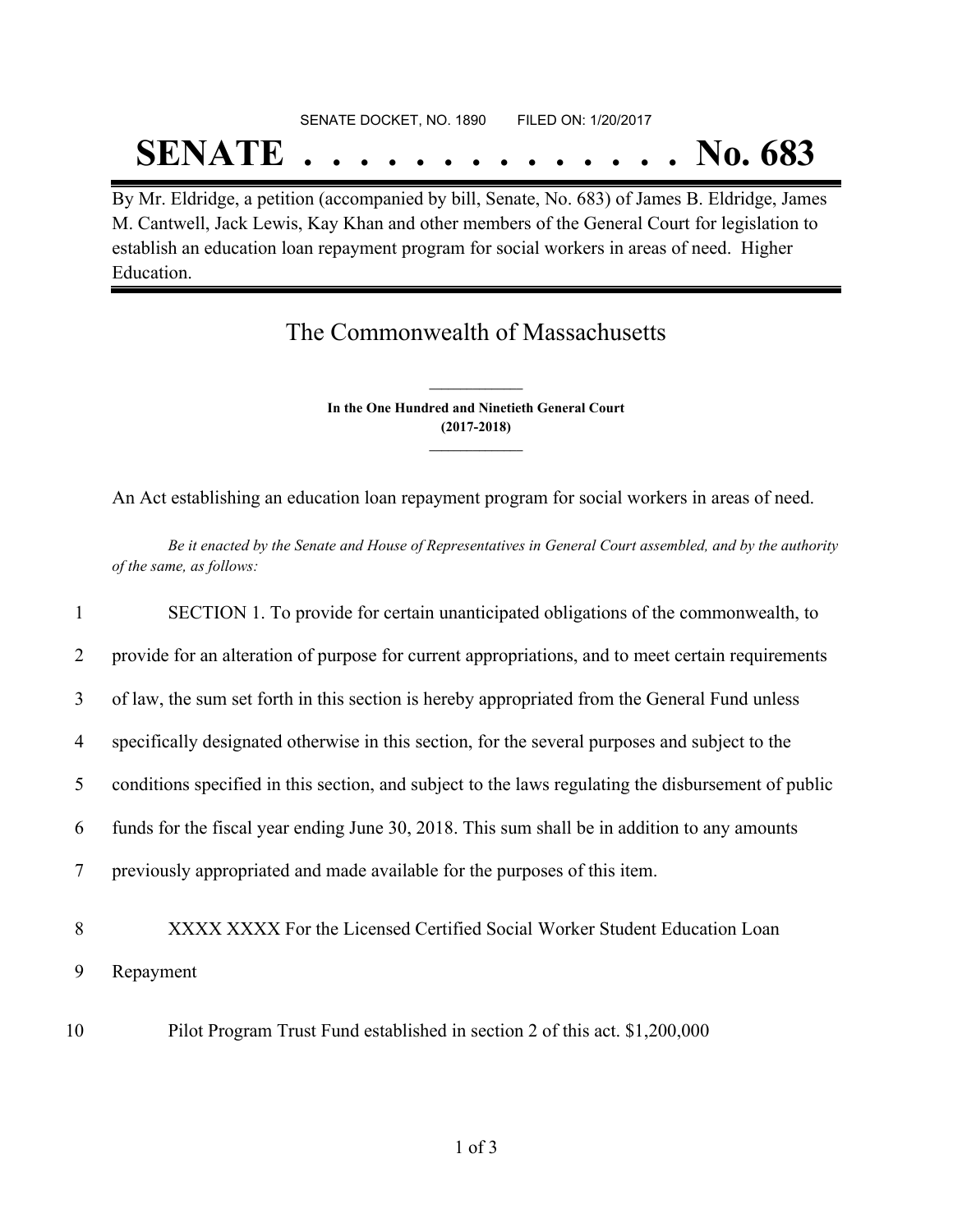SECTION 2. (a) Notwithstanding the provisions of any general or special law to the contrary, there shall be a licensed certified social worker student education loan repayment pilot program, hereinafter referred to as the pilot program, for the purpose of increasing and retaining access to child welfare services and social services in the commonwealth. The pilot program shall provide financial assistance to eligible program participants to assist them in repaying student education loans, as defined in this section; provided, that the pilot program shall be limited to a total of 100 licensed certified social workers. The pilot program shall be administered by the board of higher education. The board, in collaboration with the executive office of health and human services, shall promulgate guidelines governing the pilot program. The guidelines shall include, but need not be limited to, the following provisions: (1) eligibility shall be limited to persons with incomes that do not exceed 500% of the federal poverty level; (2) eligibility shall be limited to persons entering the field of social work after July 1, 2017; (3) eligibility shall be limited to social workers who are licensed certified social workers as defined in section 130 of chapter 112 of the General Laws and who are employed in child welfare, or in a geographic or programmatic setting defined as high need under the guidelines governing the pilot program; (4) the commonwealth shall repay a student education loan at a rate not to exceed 27 \$250 per month for a period not to exceed 48 months; (5) payments by the commonwealth shall be made directly to the lender on behalf of a pilot program participant, and shall cover only loan payments owed by the participant in the months during which the participant works in the commonwealth as a licensed certified social worker in child welfare, or in a geographic or programmatic setting defined as high need under pilot program guidelines; (6) procedures for selecting 100 pilot program participants among eligible applicants; and (7) measures to deal with situations in which a pilot program participant ceases to comply with program requirements. For

of 3